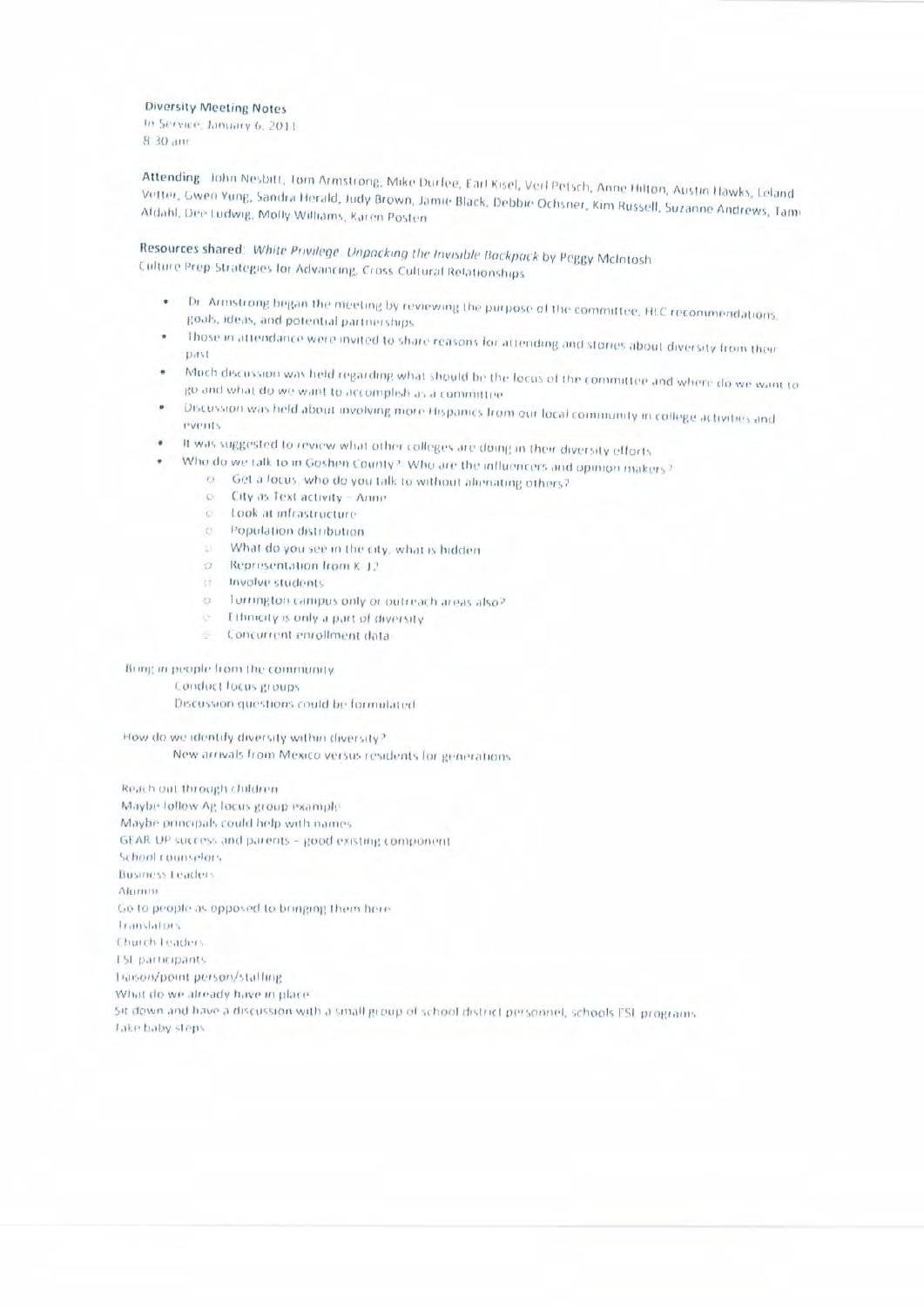# **Eastern Wyoming College Diversity Committee**

**February 25, 2011** 

Noon-1 pm

### T 131

## ACENDA

Co-Chairs Tom Armstrong Dee Ludwig

#### Members

Tami Afdahl Suzanne Andrews Jamic Black Judy Brown Rex Cogdill Mike Durfee **Austin Hawks** Sandra Herald Anne Hilton Earl Kisiel Tom McDowell Diane McQueen John Nesbitt Debbie Ochsner Karen Posten Verl Petsch Kim Russell Patsy Velazquez Leland Vetter Molly Williams Gwen Yung



- « Minutes from January 6 Meeting
- · Review Data-from Institutional Research
- . Ruby Payne Book-A Framework for **Understanding Poverty**
- Other Resources
	- Letter by Dr. Tom Armstrong
	- HLC Recommendations to College
	- Accessing Lancer Net Resources
	- Ethnicity and Race (web page)
	- · Diversity Dimension Chapter from FOE
	- · 2010-2011 Strategic Action Plan from **Student Services**
	- · Other Colleges' Activities
	- · Other?
- · Next Steps
	- · Define Sectors? **International Students** Enrollment/Recruiting Calendar of Events **First Generation Students** Strategies for overcoming poverty Student Life **Community Conversations** Best Practices Research Resources Partners **Hiring Practices** Professional Development
- « Adjournment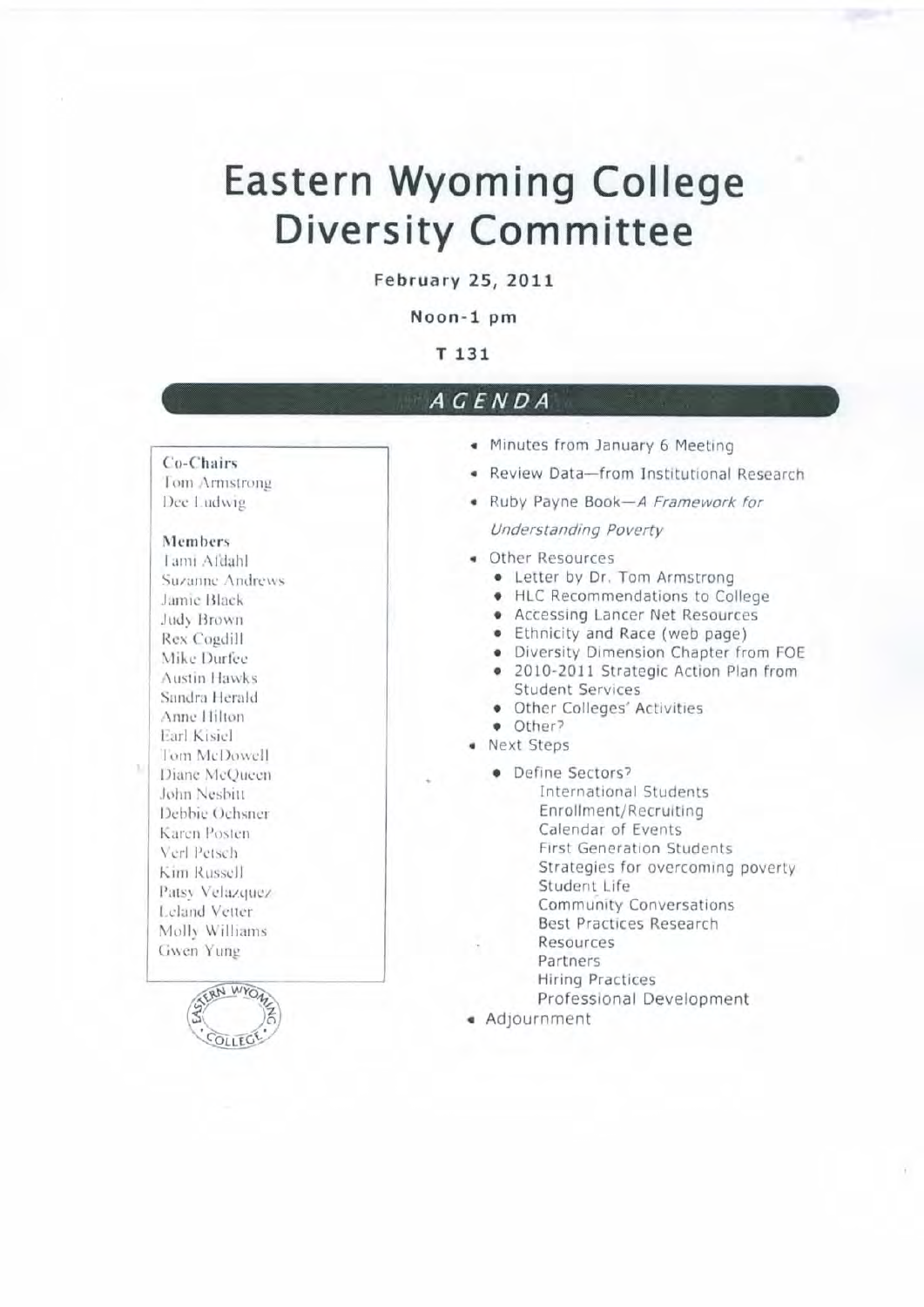#### **Diversity Meeting Notes**

February 25, 2011 12:00pm, T131

**Attending:** John Nesbitt, Tom Armstrong, Mike Durfee, Earl Kisiel, Austin Hawks, Sandra Herald, Judy Brown, Jamie Black, Kellee Gooder, Holly Branham, Patsy Velázquez, Kimberly Russell, Dee Ludwig, Suzanne Andrews, Rex Cogdill, Anne Hilton, and Gwen Yung

**Resources Shared:** EWC Service Area Demographic Information, EWC Faculty/Staff Race/Ethnicity Information, Open Letter to Community by Tom Armstrong, Ethnicity and Race Web Site Information, HLC Team Visit Recommendations, Chapter 8-Diveristy Dimension from FoE Final Report, 2010/2011 Action Plan from Diversity Committee, and information from other colleges on Diversity as gathered from Student Services VPs meeting on 2/2/11.

- Brainstorming for ideas from the last meeting- need to frame our challenge for this committee
	- Prioritize activities/ideas
	- Include Social Media Hispanics are using social media more and more
- Minority Defining diversity
	- Paragraph from FoE Diversity Dimension Report
	- Inclusion of all groups
	- Be as broad as possible
- Looked at the EWC Service Area Demographic Information
	- Staff
		- 3.28% Hispanic
		- 2.73% All Other Minorities
		- 6.56% Unknown
	- Students EWC Location
		- 3.13% Hispanic
		- 3.67% All Other Minorities
		- 17.82% Unknown
	- Goshen County Students K-12
		- 14.9% Hispanic
		- 10.34% Hispanic GCSD Graduates (2007-2008)
		- 12.5% Hispanic THS Graduates (2007-2008)
	- Red Flag Need to look at this
		- 16% Hispanic Torrington High School
		- 25.5% Hispanic Torrington Middle School
- Looked at the 2005-2009 Estimates U.S. Census Bureau The committee discussed what the Bureau is calling "Hispanic" – who does it include, and how do they (Bureau) use the terms – race/ethnicity.
- Are we gathering the data from staff and students? The registration form has the question, Are you Hispanic/Latino and What ethnicity are you. Over a year ago, staff members were asked to complete a yellow half sheet with the same questions. This information is also gathered on any new employees. Since this information must be given voluntarily, not everyone chooses to give their information. As the importance of collecting this data is circulated, more attention to having students complete the registration forms is prevailing and the unknown percentages should start dropping.
- Committee members were given a Ruby Payne book.
	- In-Service Trainings Rex may have some money for this
	- What to do with the book reading assignments?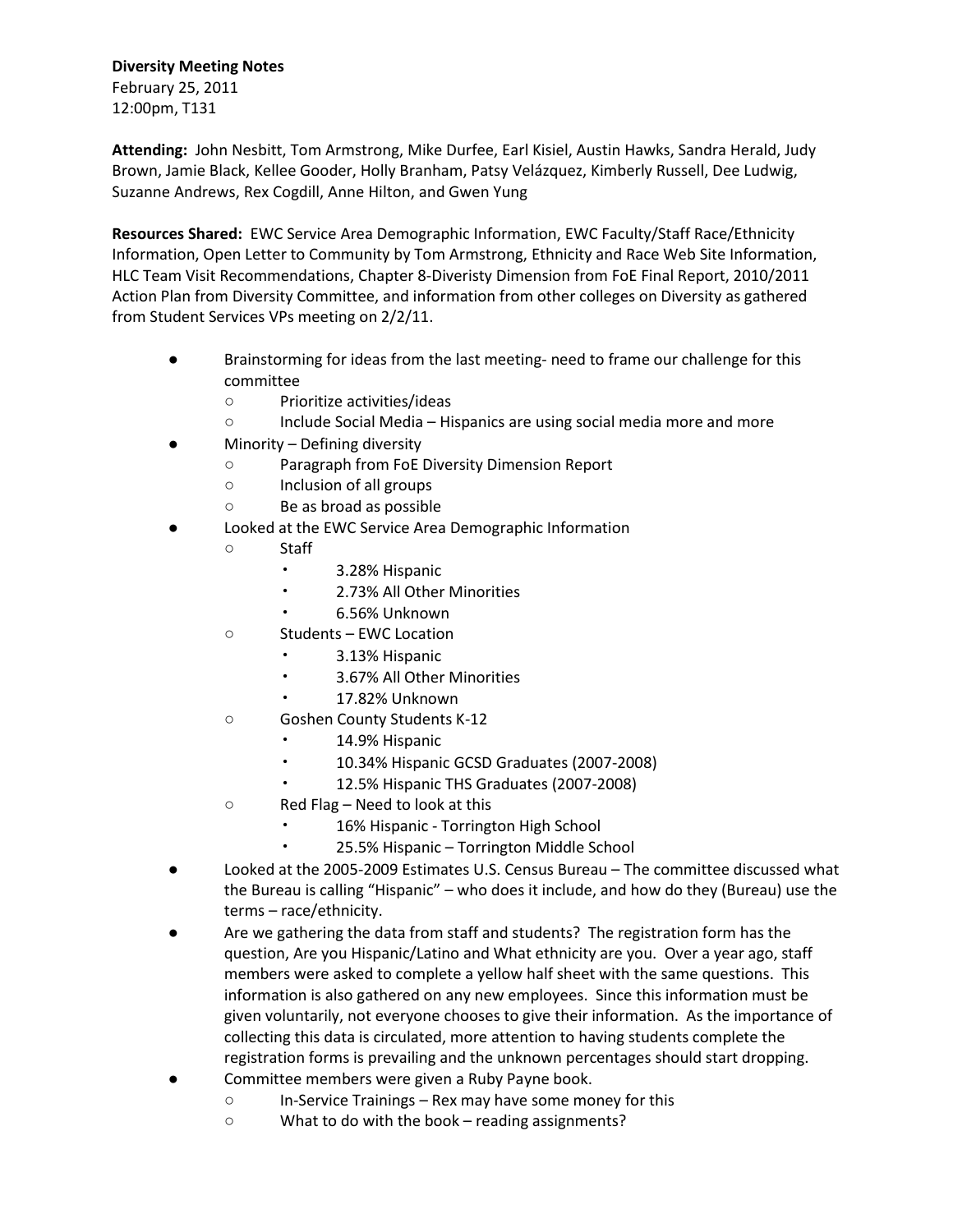- All resource materials are available on LancerNet. All committee members are included in the Diversity Committee where they have access to shared files on LancerNet. Any member can post documents to the shared files.
- Website Tom Armstrong found a website on Ethnicity and Race. Dee will forward the email with the clickable link for committee members to review.
- The committee briefly reviewed the FoE Diversity Report. The report categories included Needs, Interactions, Behaviors, and Action Steps. This was a starting point.
- **HLC Team Visit Recommendations** 
	- Focus Visit in 2014
	- Bulleted points need to be addressed **include as part of focus for committee**
- Reviewed the Strategic Action Plan for Student Services from 2010-2011 which included sponsoring diversity related activities
- Dee and Rex attended a Student Services meeting in Cheyenne and collected information from some of the other Wyoming community colleges.
- **Next Steps** 
	- What is it we want to do?
		- Must be robust and in full view
		- Marketing in Spanish
		- Everyone is involved
		- Systemized within the college-then it will be hitting the target building a foundation
		- Need to start creating opportunities
	- Do those things that we have control over with regards to the HLC bullets
	- Visit with THS, LFL, and SE representatives to start identifying initiatives and build a plan to get students to EWC
	- Understand the culture around an ethnicity need to offer related activities **(Add this bullet to list)**
	- **○** Create a multicultural campus atmosphere
		- **Posters**
		- Food
		- Décor/Atmosphere
	- Expose our Anglo students to multicultural events **(Add this bullet to list)**
		- Calendar of Events Do more with this
		- Need someone to identify upcoming events
		- Don't segregate…blend
		- Needs to be campus wide and include length of time
		- Speakers should have experienced the subjects that they present
		- Assign months to subcommittees for activities
		- International Night Cafeteria
		- International MOU's for exchange of students
		- Local experts to do presentations, talks, general information, etc.
- For next meeting Who?, What?, Funding?
	- Tom Armstrong identified three things to start with for now
		- Calendar of Events Holly Branham volunteered to identify upcoming events
		- Increase enrollments in Goshen County
		- Campus Ecology marketing materials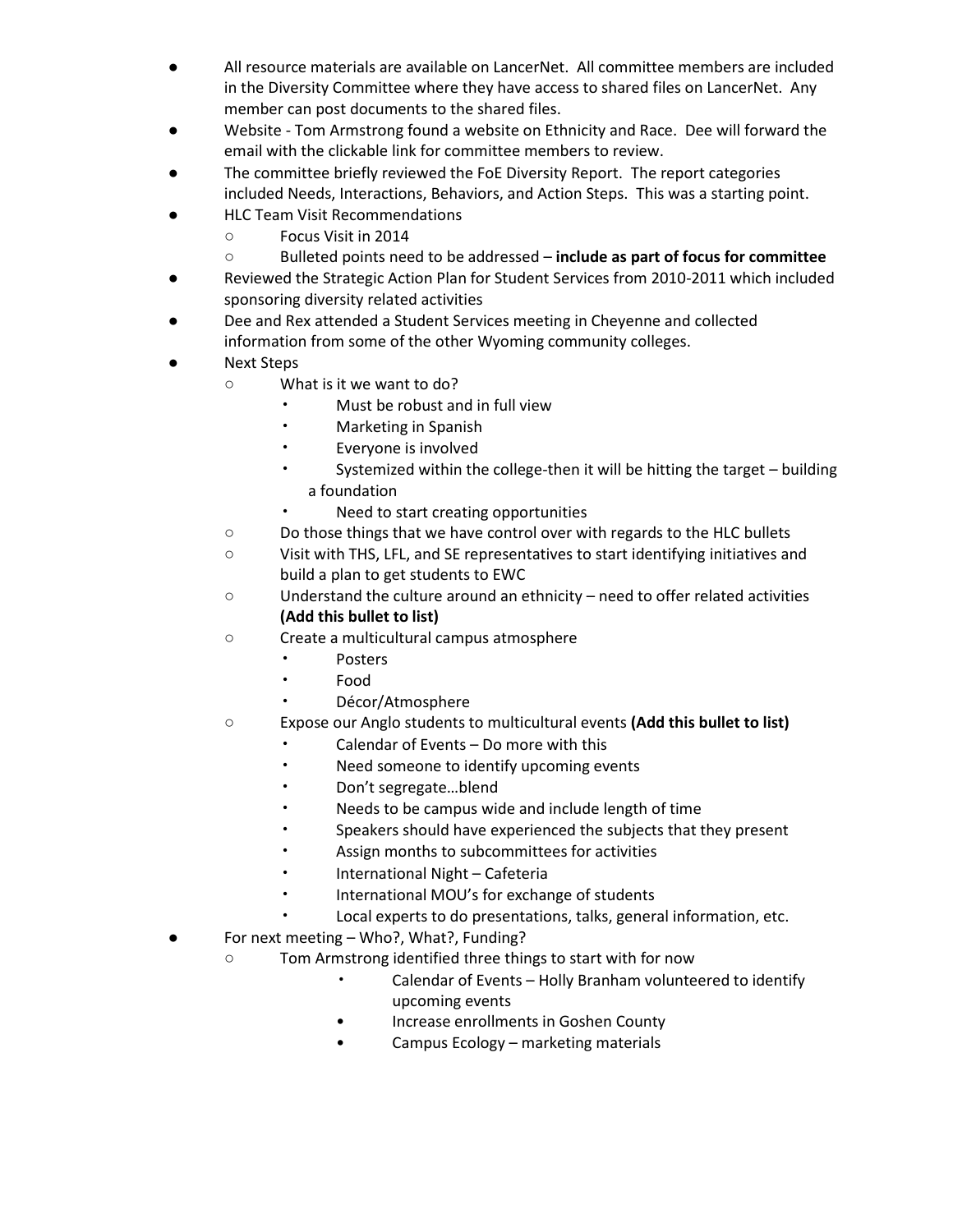# **Eastern Wyoming College Diversity Committee**

March 22, 2011

## Noon-1 pm

T 132

| <i>AGENDA</i> |  |  |
|---------------|--|--|
|               |  |  |

#### **Co-Chairs**

**Tom Armstrong** Dee Ludwig

### **Members**

Tami Afdahl **Suzanne Andrews** Jamie Black Holly Branham **Judy Brown** Rex Cogdill Mell Cooper Mike Durfee Kellee Gooder **Austin Hawks** Sandra Herald Anne Hilton Earl Kisiel Tom McDowell Diane McQueen John Nesbitt Debbie Ochsner Karen Posten Verl Petsch Kim Russell Zach Smith Patsy Velazquez **Leland Vetter** Molly Williams Gwen Yung



- Minutes from February 25 Meeting (handout)
- · Initiatives underway
	- Women's History Month
	- Meeting with GCSD
	- Yearlong Calendar of Special Dates
	- Next Steps & Initiatives
		- Fall In-service Topics
			- Bridges Out of Poverty
			- Culture Prep Resource?
			- ACCT Equity Award Criteria (handout)
		- Inclusive Education (handout)
		- **International Students**
		- Enrollment/Recruiting
		- First Generation Students
		- Student Life
		- **Community Conversations**
		- Best Practices Research
		- Resources
		- Partners
		- **Hiring Practices**
		- Professional Development
		- Other?
- Adjournment
- Next Meeting-April 26 Noon 1 pm
	- T131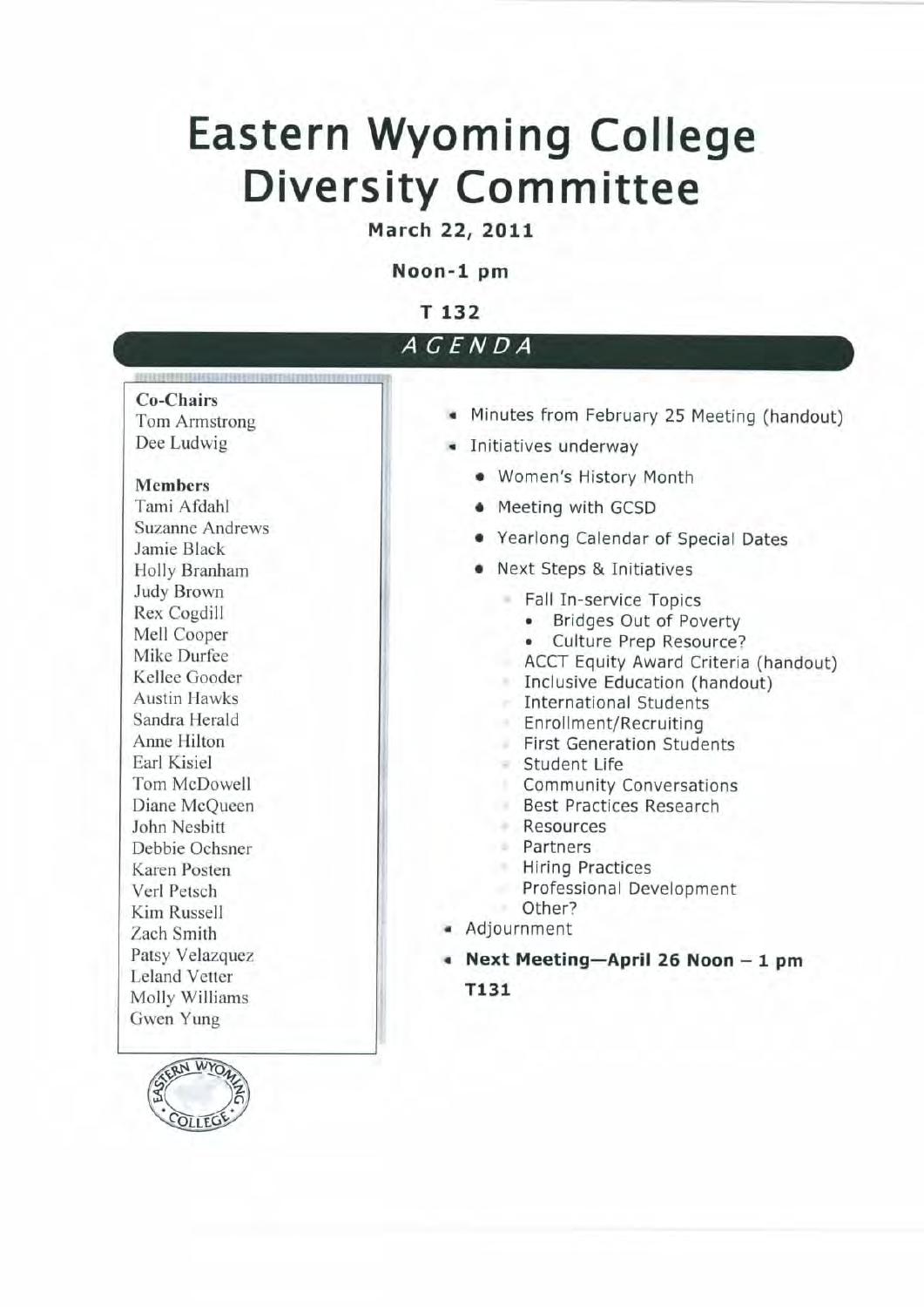### Eastern Wyoming College **DIVERSITY MEETING NOTES** Tuesday, March 22, 2011, Noon – 1:00 p.m. Tebbet 132

**Present:** *Tom Armstrong, Dee Ludwig, Tami Afdahl, Suzanne Andrews, Jamie Black, Holly Branham, Mike Durfee, Kellee Gooder, Austin Hawks, Anne Hilton, Earl Kisiel, John Nesbitt, Karen Posten, Kim Russell, Zach Smith, Gwen Yung*

**Minutes from February 25 Meeting:**  $\bullet$  Minutes from the previous meeting were distributed; four (4) additions/changes were made to the notes.

- Women's History Month: Zach reported that posters have been hung in various locations on campus and in the residence halls.
	- Austin reported that he used the Women's History Month quiz in his class and all agreed that this was a good way to involve students. Austin did mention that it would nice to know ahead of time what would be taking place on campus. Discussion ensued about how we could better inform faculty and staff about upcoming diversity events/celebrations on campus. The following suggestions were made:
		- **-** Post on College Calendar on LancerNet
		- Have a separate Diversity Calendar available on the Website. Dates would be listed both on the Diversity Calendar and on the College Calendar.
		- Create an On- line Diversity Center which could serve as a communication center for faculty/staff regarding upcoming diversity events.
		- Reminder emails could be sent a month prior to the date the event is taking place.
		- An EWC channel could be added on our Dish Network and we could use this channel to display our diversity calendar and give a narrative about the celebration(s) each month.
- **Meeting with GCSD:** A meeting has been set for April 5, 2011. GCSD Representatives are: Ray Schulte, Roger Humphrey, Marv Haiman, Steve Zimmerman, Carla Sturgeon, and Nicole McIntosh.

EWC Representatives are: Tom Armstrong, Dee Ludwig, Rex Cogdill, Tami Afdahl, Mike Durfee, Debbie Ochsner, John Nesbitt, and Zach Smith.

#### **Items of discussion are:**

- What has been tried and what is working for GCSD
- The K- 12 Perspective
- English Language Learners
- The Parent Connection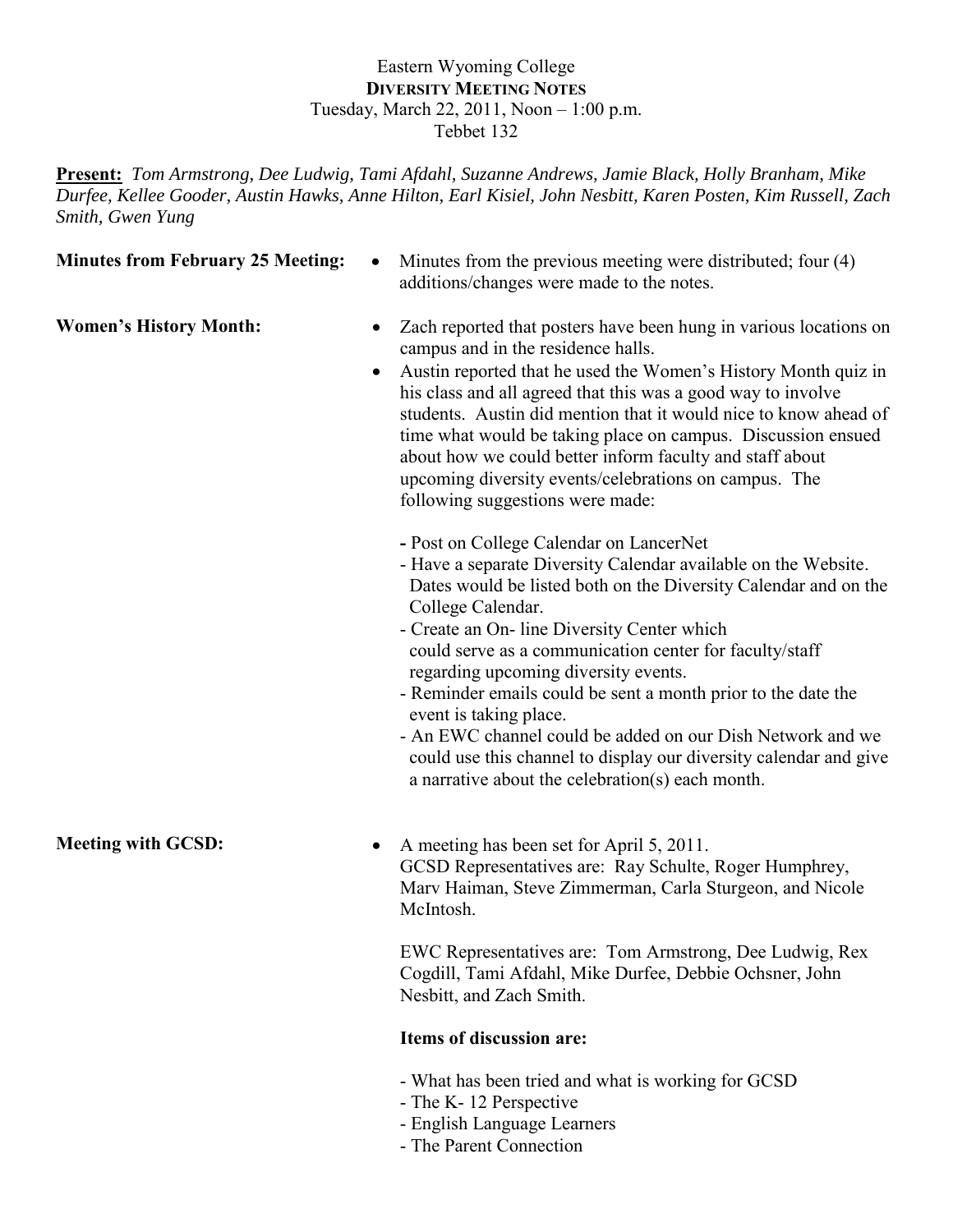### **Statistics to be reviewed are:**

- Community and school Hispanic representation
- High School graduation rates
- Minority students enrolled in EWC concurrent classes
- Minority students qualifying for different tiers of the Hathaway

### **Yearlong Calendar of Special Dates: • Handout- - Diversity Calendar**

Holly Branham shared a handout that shows diversity celebration days for each month.

**-** most of these diversity days have websites with tool kits for celebrating the day/month

Ways to celebrate the diversity days/months were discussed:

- Student Senate Fun Night activities could correspond to the day/month being celebrated

- Bookstore could put questions regarding diversity on their board and offer discounts for the correct answer

- displays could be posted on the Library bulletin board celebrating each month's diversity celebrations

- a diversity scavenger hunt could be held with a prize(s) being offered at the bookstore

• Upcoming events:

## **April 22nd is Earth Day**

Tami, Zach, and Holly Branham volunteered to see what activities could take place in honor of this day. Suggestions for activities include:

- Bookstore could run specials on recycled products

- Phi Theta Kappa members have done community clean- up; perhaps the whole college could come together to do a clean- up activity.

- April 22<sup>nd</sup> is Good Friday so the activities cannot take place on that day.

**Cinco de Mayo is May 5th**. Activities need to be planned for this day, also.

• Other Discussion:

- October is also Domestic Violence Awareness month; it is not listed on the calendar.

- In October the Humanities Council will present the diversity program History of Migrant Workers.

- October is also Lesbian, Gay, Bisexual History month. Many campuses have Safe Zones for Lesbian, Gay, and Bisexual individuals. It was suggested that we should also initiate a Safe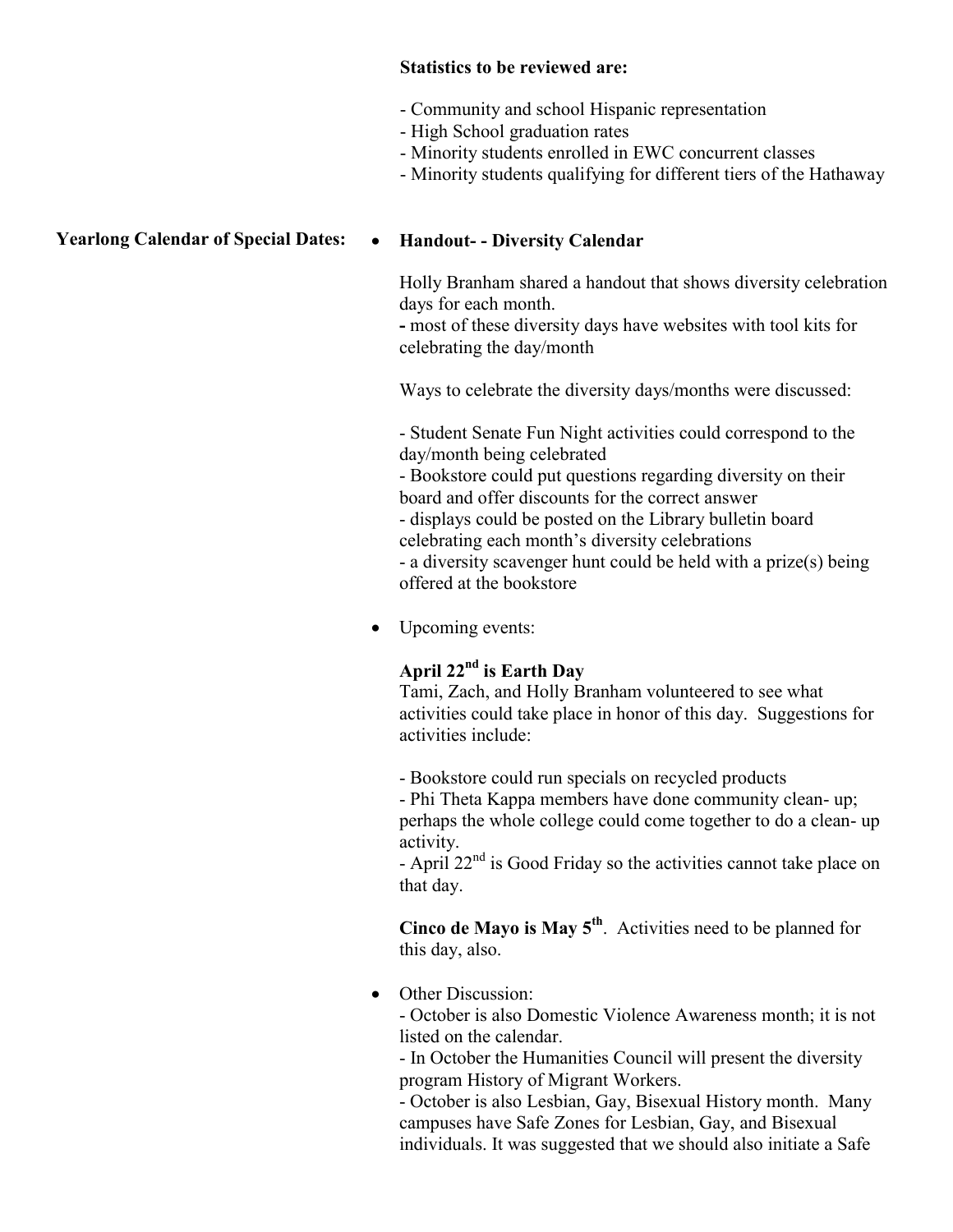Zone on our campus.

- Jeanne Stratton from Public Health currently provides a presentation on Aids. We need to continue this activity.

### **Next Steps & Initiatives:**  $\bullet$  **Fall In-** service Topics

- 2 suggestions are:
- Bridges Out of Poverty
- Culture Prep Resource which includes: Campus Cross Cultural Assessment,
- Building Relationships
- Diversity Awareness for Employees
- Dee Ludwig, Kim Russell, Mike Durfee, Suzanne Andrews, and Earl Kisiel will research these topics.

#### **Handouts - ACCT Equity Award Criteria - Inclusion Education**

- These forms were presented by Dr. Armstrong as examples of guidelines that could be set so we have a "target to aim for" regarding diversity.

- Suggestions made regarding Next Steps & Initiatives:
	- Target Reservations
	- Different Marketing Strategies

- Look at other colleges to see how many local Hispanics graduate and how many attend the local college to see how our rates compare. What is the national average?

- Start supporting students **prior** to high school as we are losing many Hispanics before they enter high school. We have Financial Aid nights now but perhaps we could have Freshman Nights, Sophomore Nights, etc. Hold meetings both at the school for all students but also meet somewhere besides the school, somewhere Hispanics feel comfortable.

- Questions regarding Next Steps & Initiatives:
	- Do we concentrate on local or global diversity?
	- How do we recruit our local Hispanic students?

- Should we put "all our eggs in one basket," try one way to recruit diverse students, see if it works, and then branch out, or should we try different strategies to see what works best.

Next Meeting: April 28, 2011, Noon – 1 pm, Tebbet 131 (Original date set was April 26, 2011 but this date was changed due to scheduling conflicts.)

Amendment to Minutes: Anne Hilton commented that she wondered how can we encourage and embrace diversity considering what has been done to three (3) people from a protected class.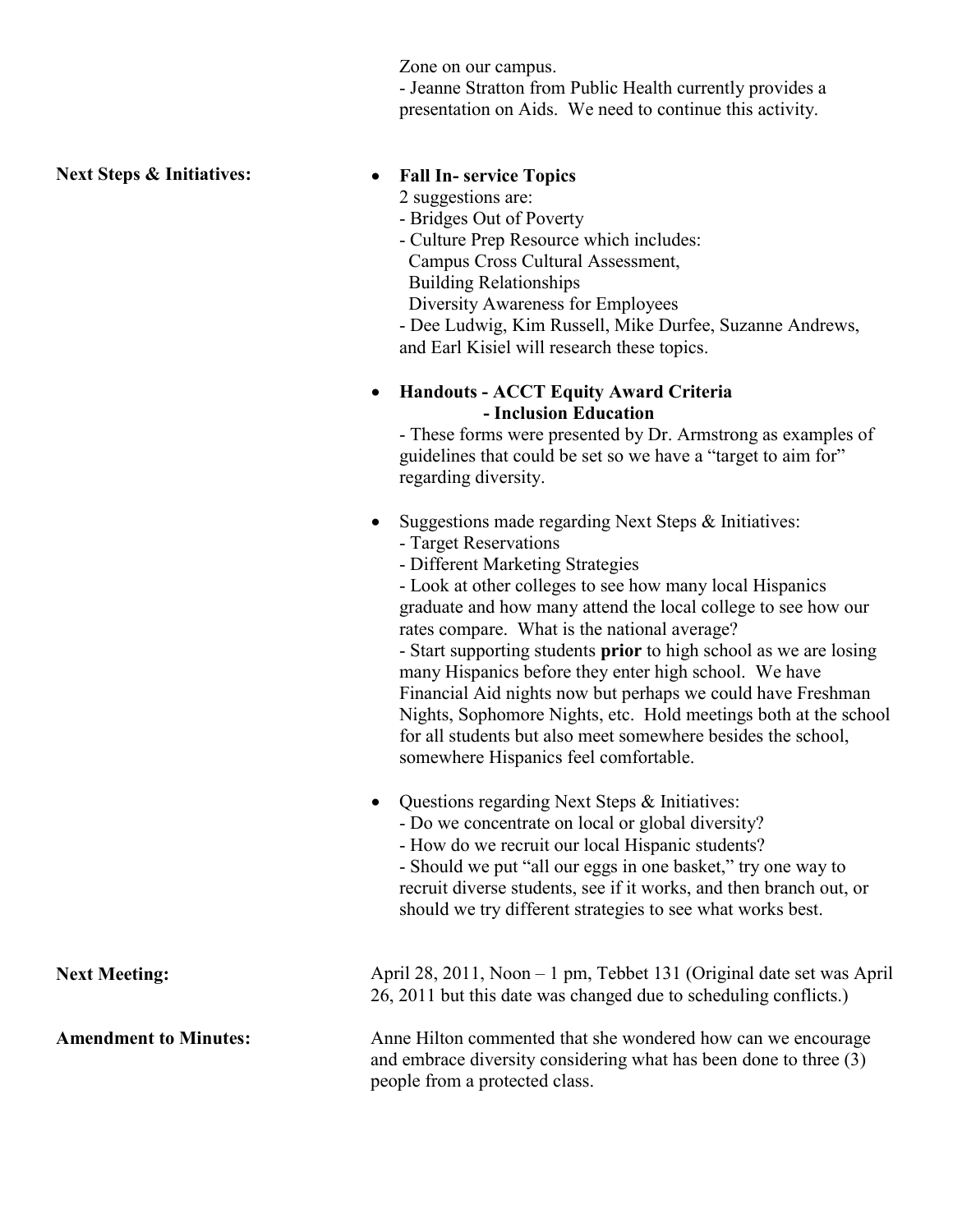# **Eastern Wyoming College Diversity Committee**

# April 28, 2011

#### Noon-1 pm

(lunch available at 11:30 am)

#### T 131 AGENDA Co-Chairs • Minutes from March 22 Meeting Tom Armstrong Dee Ludwig (handout) **Members** • Report on Tami Afdahl **Suzanne Andrews** • Meeting with GCSD Jamie Black Concurrent Students (handout) Holly Branham Judy Brown Meeting notes (handout) Rex Cogdill Mell Cooper • Earth Day Mike Durfee Kellee Gooder Presentation from Peter Vogel-**Austin Hawks** Sandra Herald Culture Prep, Inc. Anne Hilton Earl Kisiel Next Meeting-April 26 Noon-Tom McDowell Diane McQueen John Nesbitt Debbie Ochsner Karen Posten Verl Petsch Kim Russell Zach Smith Patsy Velazquez Leland Vetter Molly Williams Gwen Yung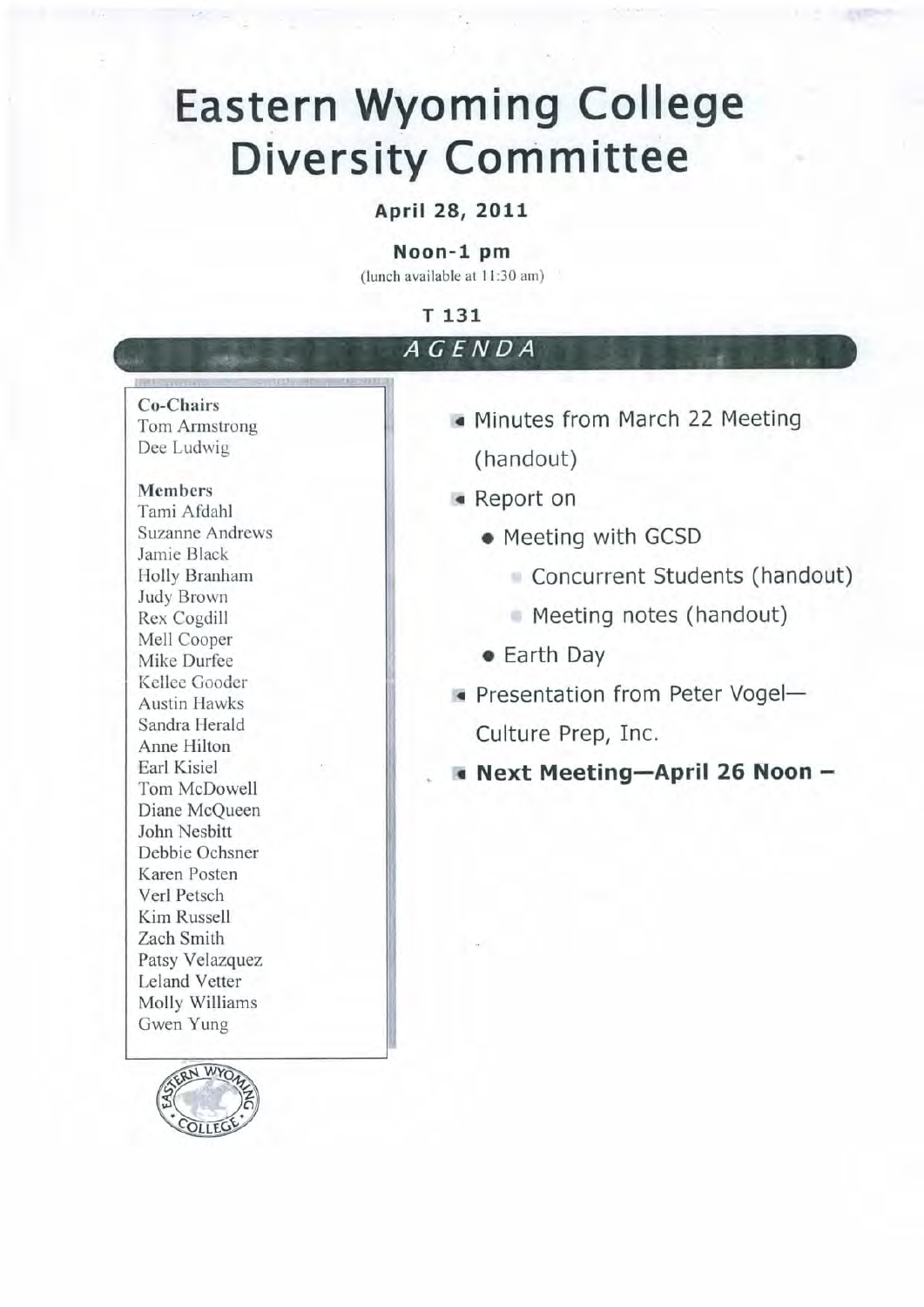### Eastern Wyoming College **DIVERSITY MEETING NOTES** Thursday, April 28, 2011, Noon – 1:00 p.m. Tebbet 131

**Present:** *Tom Armstrong, Dee Ludwig, Tami Afdahl, Suzanne Andrews, Jamie Black, Holly Branham, Judy Brown, Rex Cogdill, Mike Durfee, Kellee Gooder, Austin Hawks, Anne Hilton, Earl Kisiel, Tom McDowell, John Nesbitt, Karen Posten, Kim Russell, Zach Smith, Patsy Velazquez, Molly Williams, Gwen Yung*

**Minutes from March**  $22^{nd}$  **Meeting:**  $\bullet$  **Minutes from the previous meeting were distributed; one (1)** addition was made to the notes. An addition will be made to the notes of March 22. "Anne Hilton commented that she wondered how can we encourage and embrace diversity considering what has been done to three (3) people from a protected class?"

- **Report on Meeting with GCSD:** Handout notes from meeting.
	- GCSD members reported that the activities that work well for them in helping and encouraging at-risk students are - Summer School (enrollment is approximately ½ Hispanic), and
		-
		- Torrington High School and Lincoln Parent Coordinators.

The following questions regarding this meeting were asked at our Diversity Committee Meeting:

Q: How is success of the parent coordinator determined? Does this person introduce students to financial aid and/or help them obtain financial aid?

A: The success of this position is judged by visible results – helping the students stay in school. The responsibility of this position ends with high school graduation.

Q: Did GCSD have any reaction to changing the name of the Adelante Ninos conference to "College for a Day?"

A: No. Basically it is the same format just being coordinated by different individuals. GCSD officials did say that there is a need for more sustained programs, not just one day programs.

• Noted observations from the meeting with GCSD are: - Hispanic and social/economic disadvantaged students don't see their potential.

- Need to start working with  $8^{th}$  graders...seem to drop out mentally in  $8<sup>th</sup>$  grade and physically in  $10<sup>th</sup>$  grade

- Hispanics need mentors and role models

Other observations are:

- Poverty is a significant issue, and
- There needs to be a relationship with the family to help the children in the family.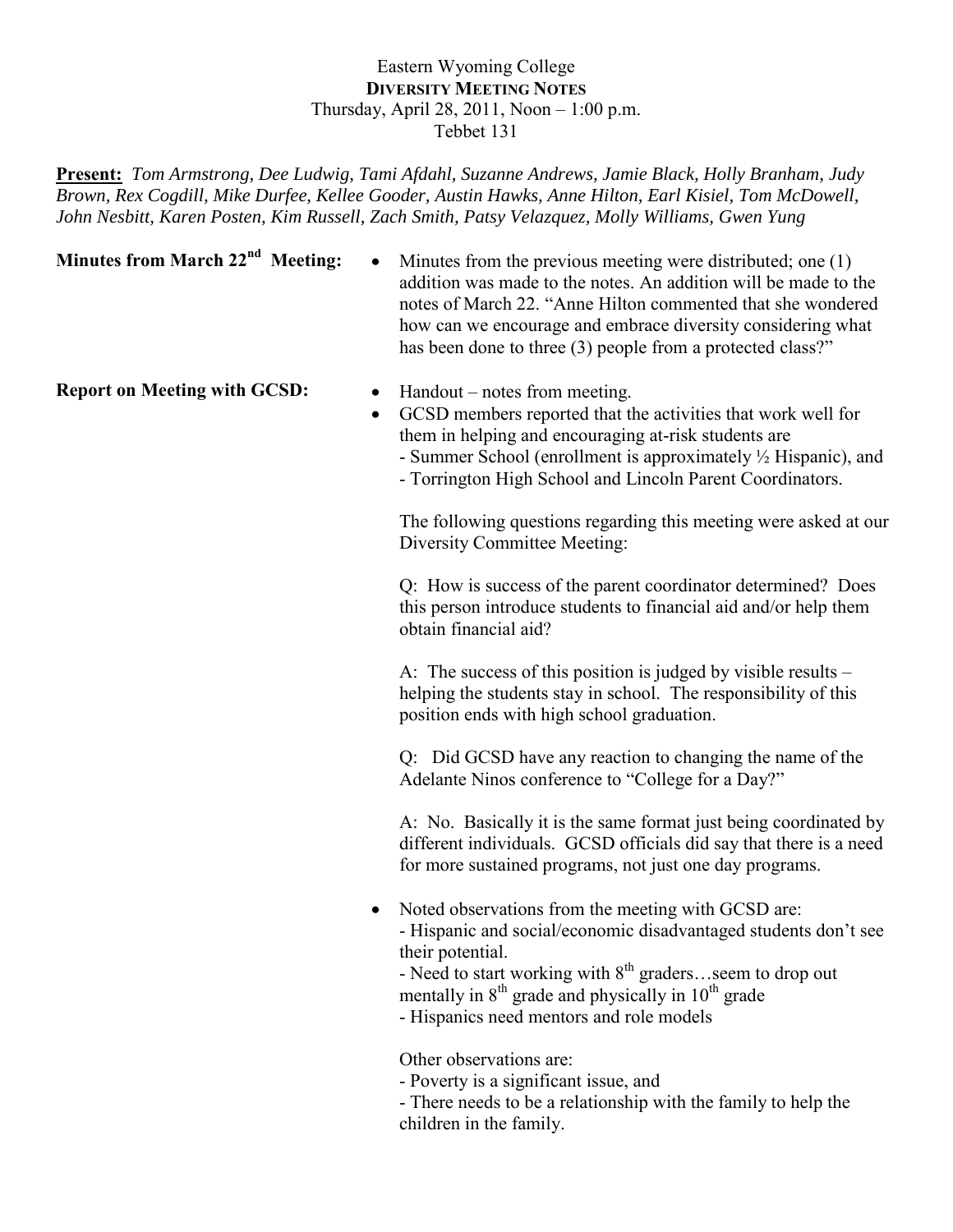|                                                                     | Concurrent Student Handout:<br>- Kim Russell discussed the numbers on the handout. For<br>Goshen County the results are:                                                                                                                                                                                                                                                                                                                                                                                                                                                                                               |
|---------------------------------------------------------------------|------------------------------------------------------------------------------------------------------------------------------------------------------------------------------------------------------------------------------------------------------------------------------------------------------------------------------------------------------------------------------------------------------------------------------------------------------------------------------------------------------------------------------------------------------------------------------------------------------------------------|
|                                                                     | 75 Hispanic students attend High School and 8 (10.67%) are<br>concurrent students.                                                                                                                                                                                                                                                                                                                                                                                                                                                                                                                                     |
|                                                                     | 15 students of all other races attend High School and 2 (13.3%)<br>are concurrent students.                                                                                                                                                                                                                                                                                                                                                                                                                                                                                                                            |
|                                                                     | 539 white students attend High School and 94 (17.44%) are<br>concurrent students.                                                                                                                                                                                                                                                                                                                                                                                                                                                                                                                                      |
|                                                                     | - Molly Williams briefly discussed the Hathaway Scholarship.<br>This scholarship is for Wyoming High School graduates who<br>attend a Wyoming college. It pays from \$800 - \$1600,<br>depending on ACT scores and grades, for eight (8) semesters. As<br>shown on the handout, less Hispanics are concurrent students and<br>less are also receiving the Hathaway Scholarship.                                                                                                                                                                                                                                        |
| <b>Report on Earth Day:</b>                                         | Zach reported on the EWC Earth Day display. The posters that<br>were ordered did not get here on time; however, Community<br>Relations made posters for the display. Bookmarks made from<br>recycled biodegradable fibers and embedded with seeds were<br>distributed on the display, also.<br>Austin Hawks suggested that each month's special programming<br>$\bullet$<br>(such as Earth Day) could be noted on EWC's calendar which is<br>produced in the Copy Center.                                                                                                                                              |
| <b>Presentation from Peter Vogel -</b><br><b>Culture Prep, Inc.</b> | Culture Prep's Safe to Relate program helps identify things that<br>prevent meaningful authentic relationships.<br>The purpose of him coming to the Diversity Committee meeting<br>at this time was not to speak about a specific program but to<br>gather info about our diverse committee and then formulate a<br>plan for how Culture Prep can help us.<br>His question to us was what caused us to gather and form a<br>Diversity Committee?<br>- First was our Strategic Planning process which identified five<br>(5) pertinent Strategic Directions. The two items listed below are<br>pertinent to this group: |
|                                                                     | <b>5.1</b> Encourage diversity among students, faculty, staff and<br>administration, and                                                                                                                                                                                                                                                                                                                                                                                                                                                                                                                               |
|                                                                     | <b>5.5</b> Embody the practices that will lead to a respected,                                                                                                                                                                                                                                                                                                                                                                                                                                                                                                                                                         |

progressive institution of higher learning.

- Second was our Foundations of Excellence (FOE) Self-study. When diversity was looked into by the FOE committee it was difficult even to define what diversity meant to the college. In the final report the committee gave the college a grade of D in